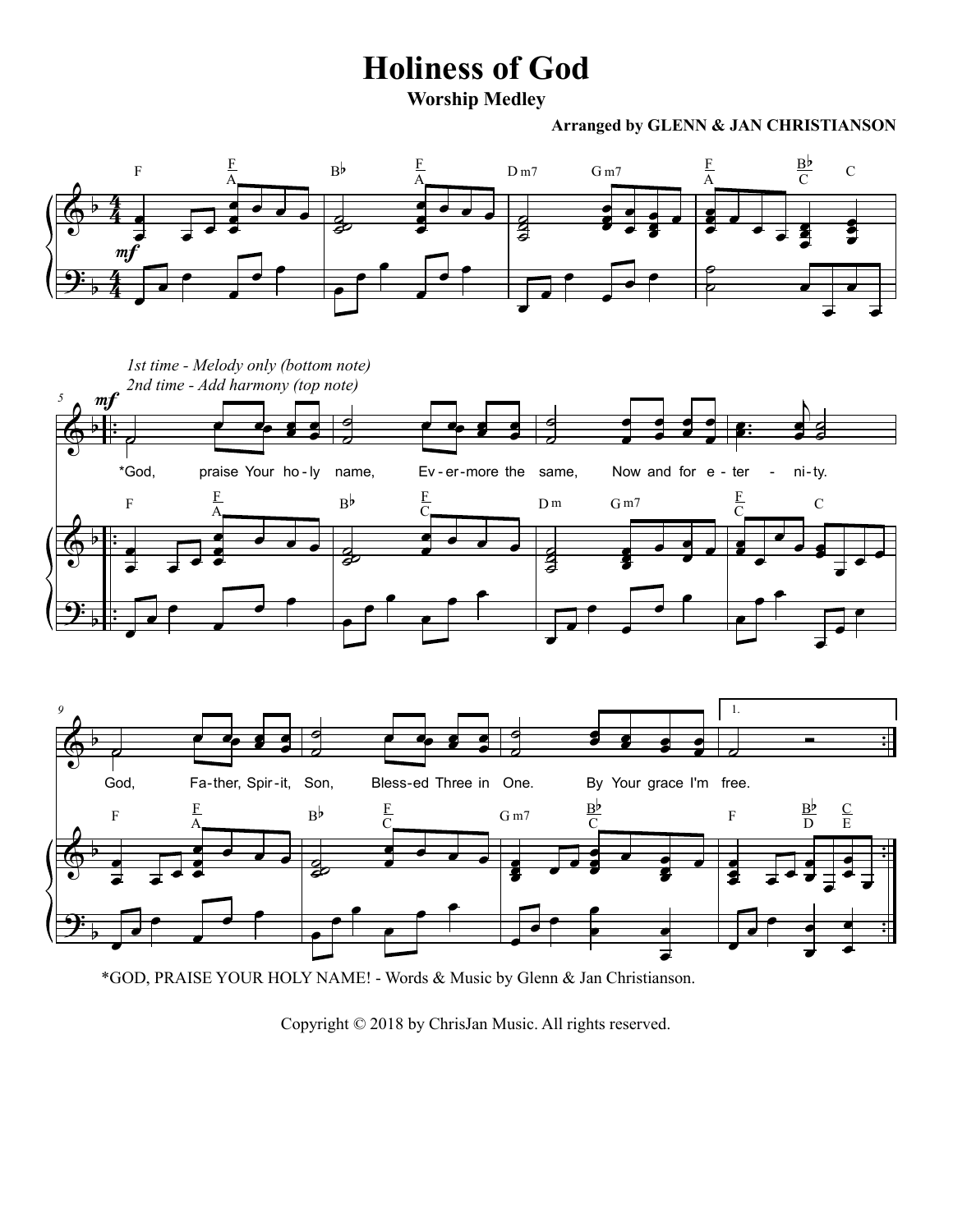Holiness of God - Worship Medley - 2



\*HOLY, HOLY, HOLY - Music: John B. Dykes; Words: Reginald Heber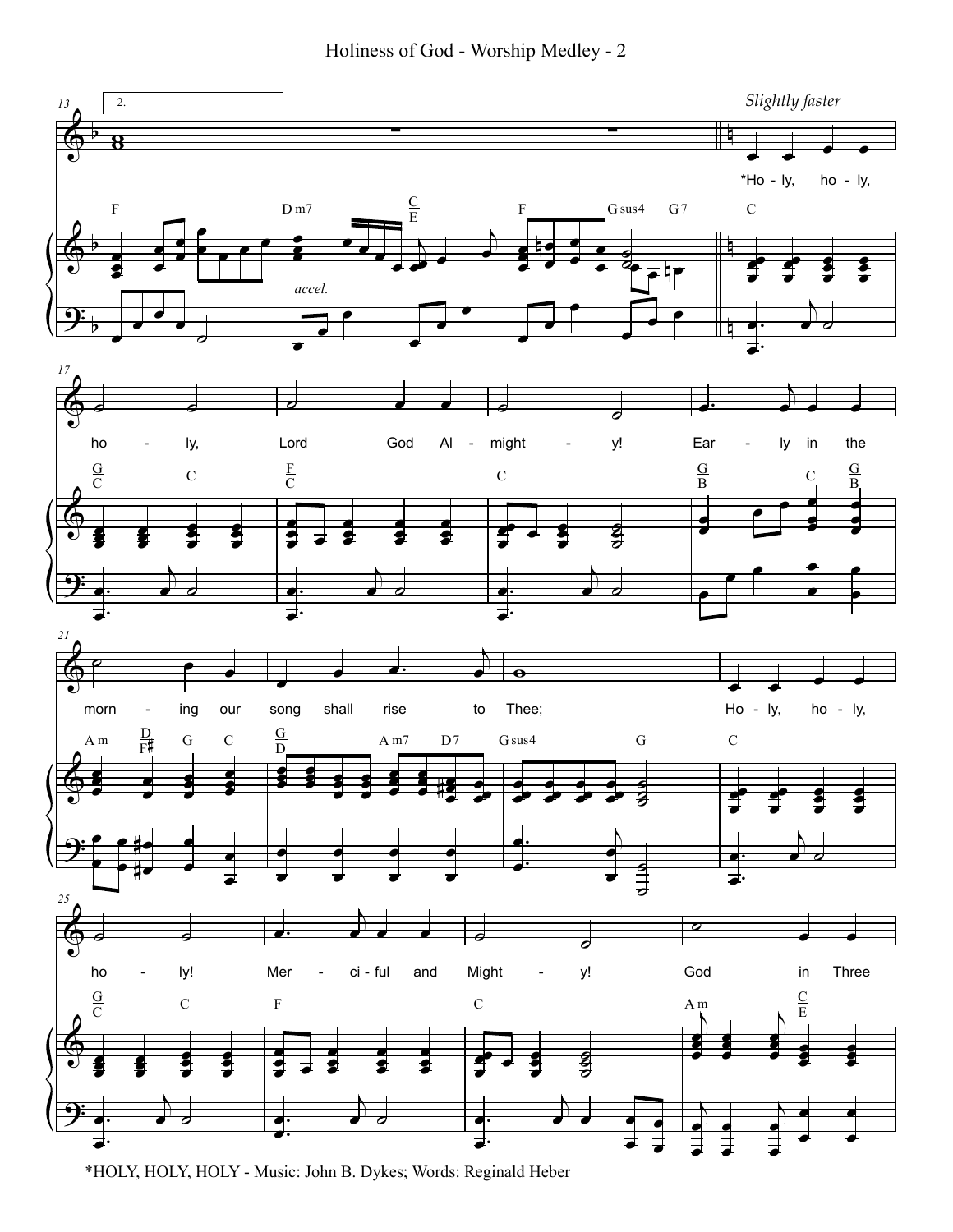Holiness of God - Worship Medley - 3

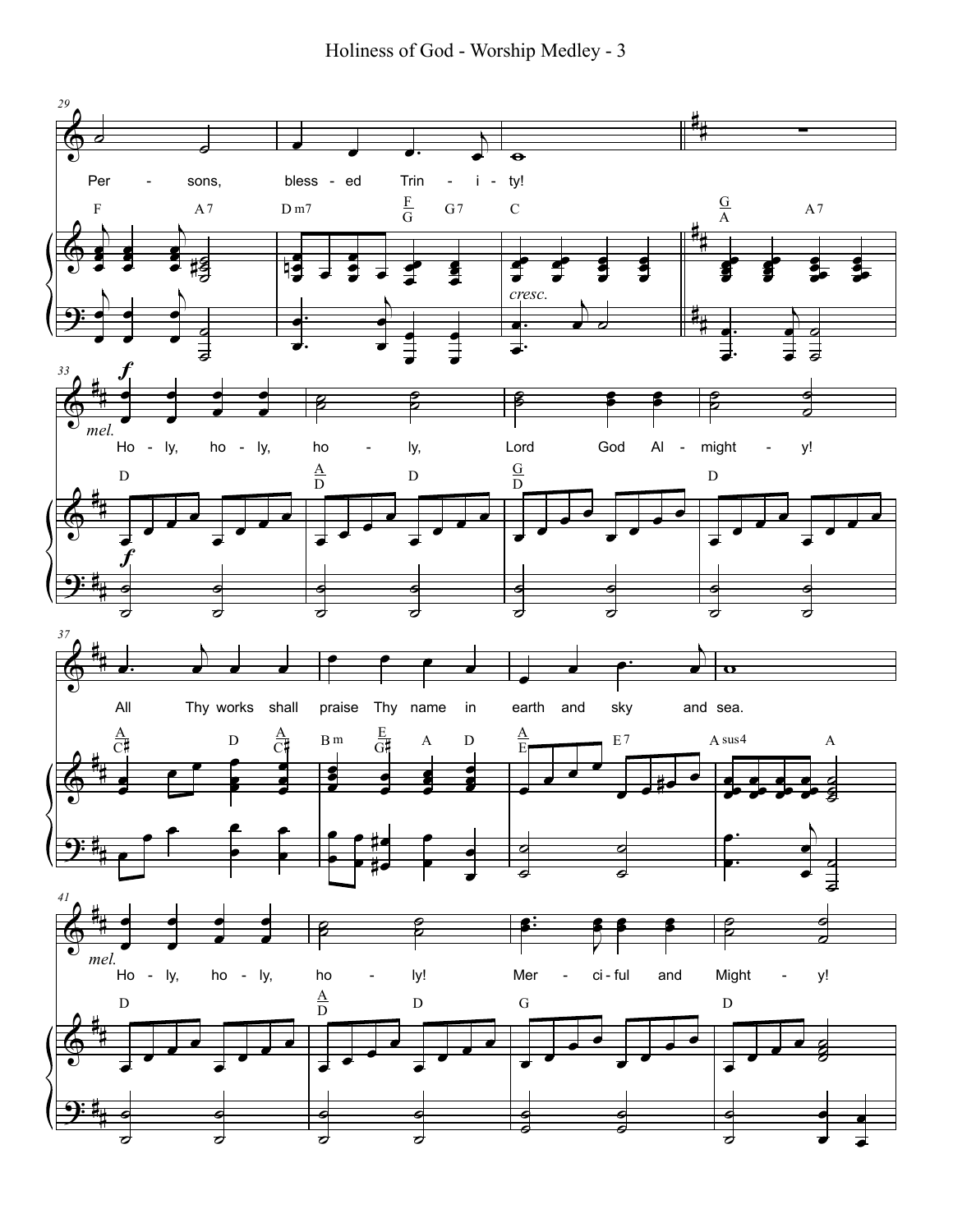Holiness of God - Worship Medley - 4



<sup>\*</sup>HE IS LORD - Music: Traditional; Words: Based on Philippians 2:11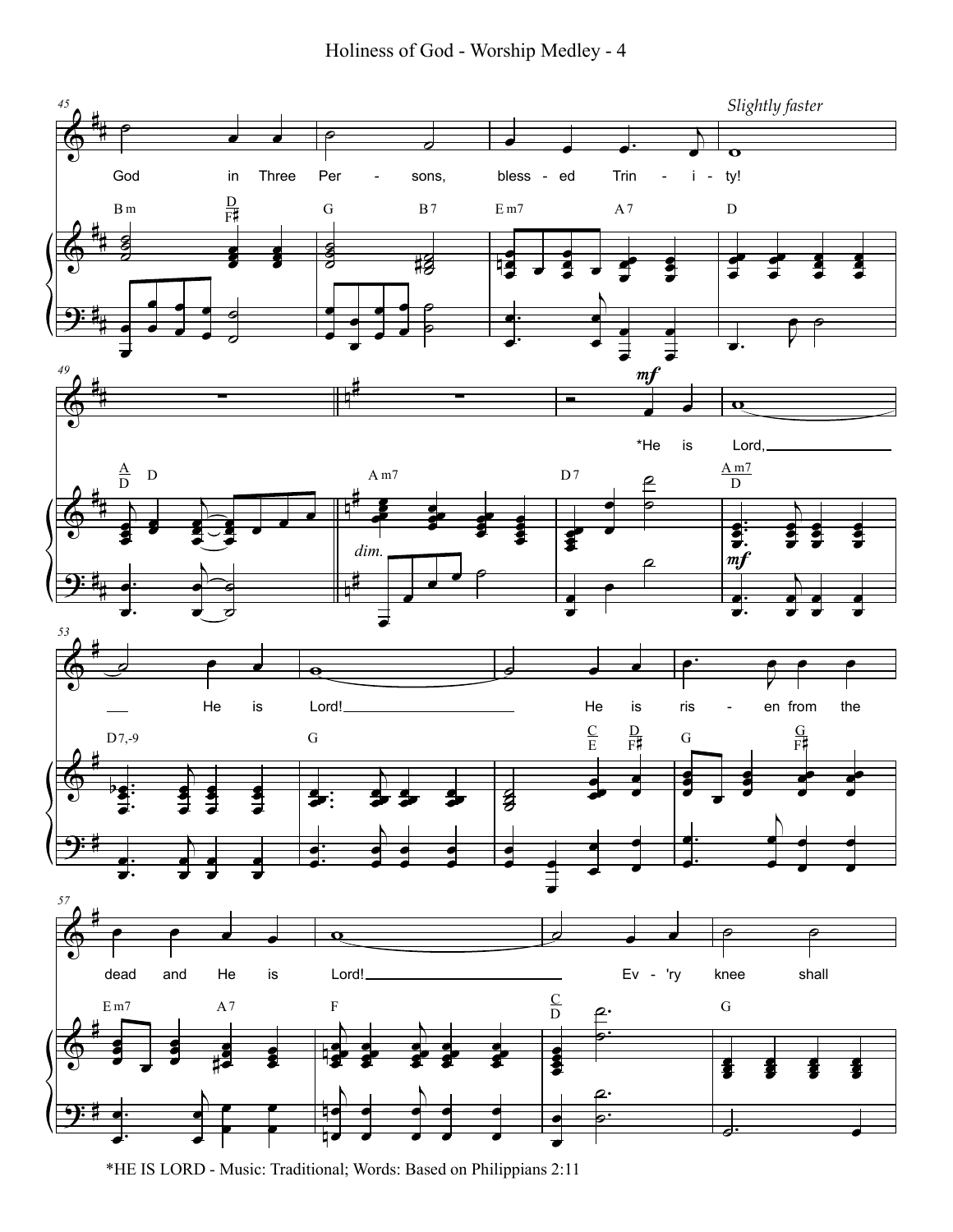Holiness of God - Worship Medley - 5